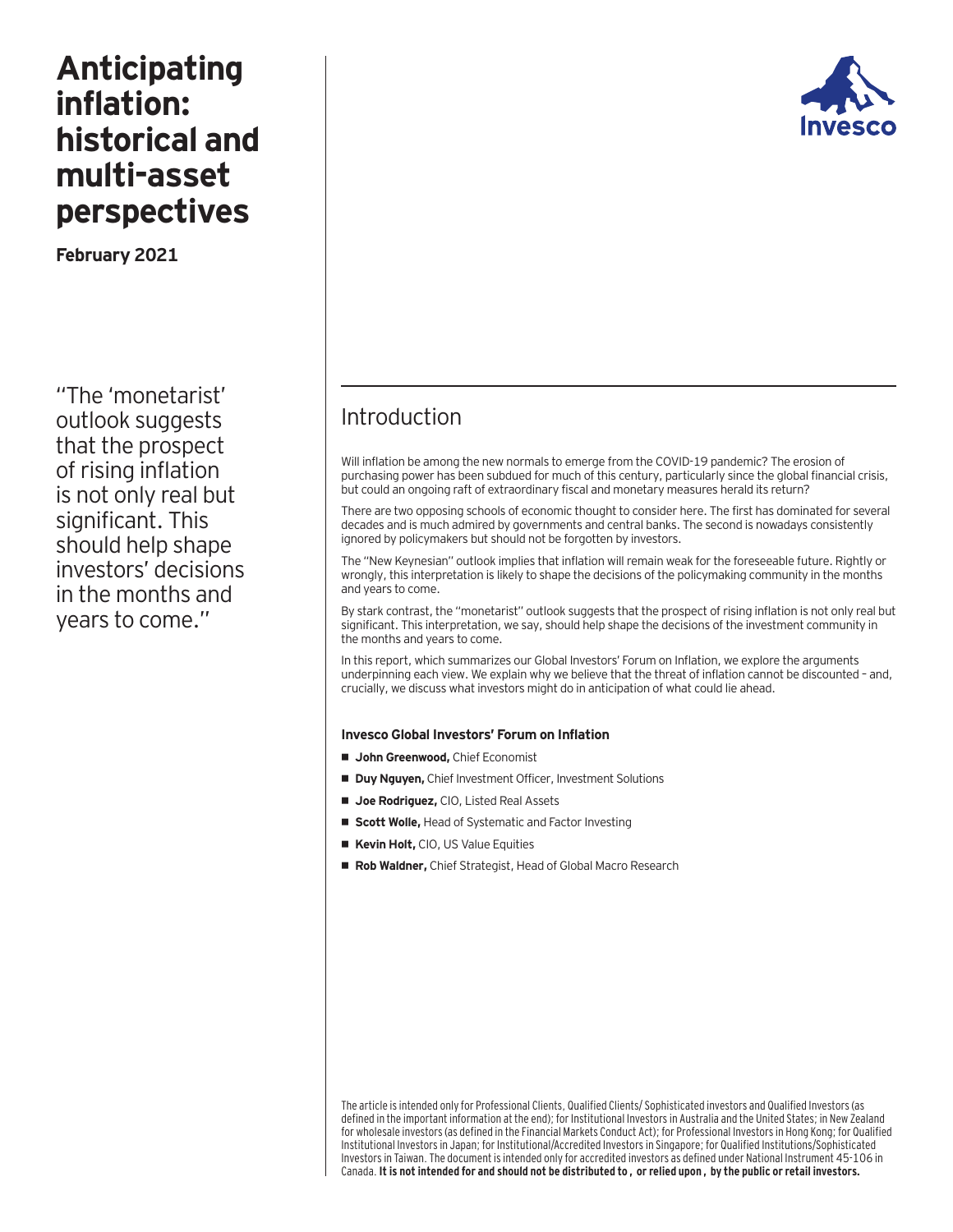"Friedman declared inflation 'always and everywhere a monetary phenomenon'." It had never occurred, he said, in the absence of money growth outstripping the growth of real GDP."

## A clash of theories

#### **Understanding inflation**

It is sometimes easy to forget that inflation was rampant in many OECD countries for much of the last quarter of the 20th century. Between 1973 and 1990, with annualized core inflation of almost 10%, prices effectively doubled around every seven years.

As figure 1 shows, the picture has been rather different since the turn of the millennium and especially since the global financial crisis. Between 2002 and 2020, for example, annualized core inflation was 1.9%. At this rate prices would double only roughly every 36 years.

A key question now is whether the unprecedented measures implemented by governments and central banks in response to the COVID-19 pandemic could at last signal inflation's return. As John Greenwood, our Chief Economist, explained in opening our Global Investors' Forum (GIF), this is an issue on which the economics profession is sharply divided.

The dispute can be traced back hundreds of years, with both sides taking turns to dominate. The initial blow was struck in the 16th century, when the quantity theory of money (QTM) first proposed that the general price level of goods and services is directly proportional to the amount of money in circulation.

This idea is usually attributed to Nicolaus Copernicus, the Renaissance-era mathematician and astronomer more widely known for determining that the Sun, not the Earth, is at the center of our universe. Subsequently endorsed by the likes of Adam Smith and David Hume, QTM essentially held sway until the 1930s.

#### **From QTM to Keynes and back again**

It was not until the aftermath of the Great Depression that QTM came under serious attack. Puzzled by the global economy's failure to bounce back from meltdown, John Maynard Keynes posited that no economy would return to full employment if left to itself and that activist fiscal and monetary policy should be used to manage demand and, by extension, spending<sup>1</sup>.

Keynes reasoned that this approach could prevent recessions, and his notion seemed to work well for the next few decades. By the 1970s, however, inflation was becoming a severe problem, and the Keynesian revolution gave way to a monetarist counter-revolution spearheaded by Milton Friedman<sup>2</sup>.

Believing that Keynes had misinterpreted the relationship between savings, investment and economic growth, Friedman famously declared inflation "always and everywhere a monetary phenomenon". His research showed that inflation had never occurred in the absence of money growth outstripping the growth of real GDP (i.e. the annual output of goods and services).

In advocating a shift back to QTM, Friedman also dismissed the supposed long-term trade-off between inflation and unemployment. "This indicates that the Phillips 'curve' is actually vertical in the long run and simply doesn't work," Greenwood told the GIF, "and that monetary policy should therefore focus on keeping inflation low rather than maintaining full employment."3

Importantly, Friedman further argued that monetary policy is far more powerful than its fiscal counterpart. This being the case, a government's efforts to manipulate its budget balance to achieve full employment could be regarded as largely futile.

#### **Figure 1: From rampant to restrained – a half-century of inflation**

OECD Consumer Price Index (excl. Food & Energy)



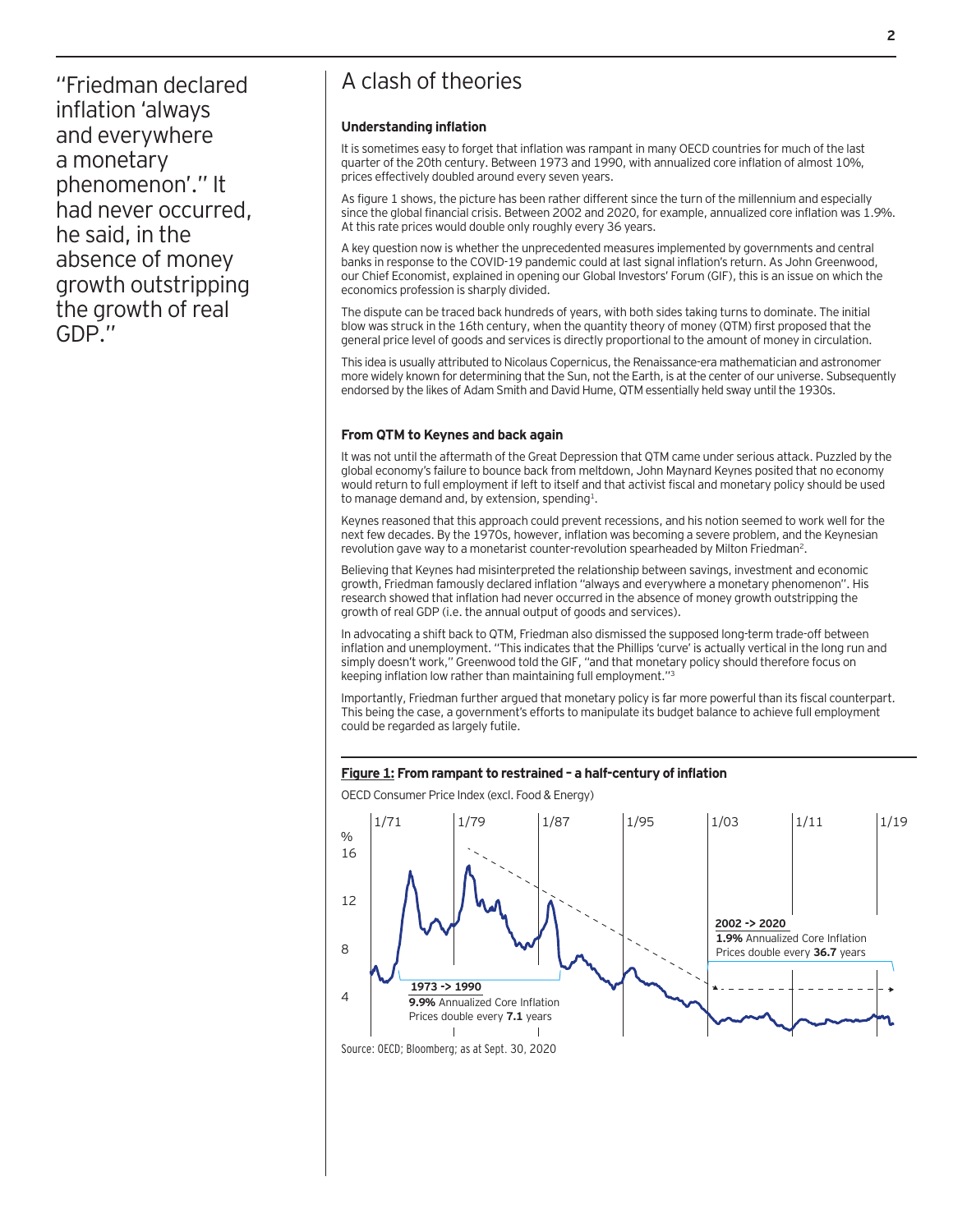"If fiscal and monetary policy remains 'easy' in the meantime then the next key question will be what investors can do to protect their portfolios against inflation."

# Why monetarism still matters

#### **In the grip of the New Keynesian view**

The pendulum swing towards monetarism proved short-lived. Central bankers in particular were less than happy with Friedman's perspective, as they found operating on the basis of interest rates easier. A "New Keynesian" counter-counter-revolution was already under way by the mid-1980s, and QTM was increasingly sidelined in major policymaking circles during the final decade of the 20th century.

Many of the economists who led the fightback have since gone on to occupy positions of considerable influence. Foremost among them today are Richard Clarida, co-author of one of the most influential New Keynesian works of the 1990s and now Vice Chairman of the US Federal Reserve<sup>4</sup>, and John Williams, President of the Federal Reserve Bank of New York.

In August 2020, in a speech entitled The Federal Reserve's New Monetary Policy Framework: A Robust Evolution, Clarida had this to say about inflation: "There is broad agreement among academics and policymakers that achieving price stability on a sustainable basis requires that inflation expectations be anchored at the rate of inflation consistent with the price-stability goal. This is especially true in the world that prevails today, with flat Phillips curves in which the primary determinant of actual inflation is expected inflation."5

Speaking a month later, Fed Chairman Jerome Powell appeared similarly confident that inflation should not be seen as imminent. Asked about the road ahead in light of the pandemic, he said: "There will be slack in the economy. The economy will be below maximum employment, below full demand. And that will tend... to put downward pressure on inflation."6

In other words, the New Keynesian outlook maintains that economies have been so badly damaged by lockdown and other impacts of COVID-19 that levels of activity, employment and inflation will inevitably be weak for the foreseeable future. This could mean that the Fed and other central banks will continue to provide stimulus (or rapid money growth) through 2021 and will not cease until inflation is a reality – which would be too late.

#### **What if the Fed is mistaken?**

The monetarist outlook is very different. It suggests that the growth of money – that is, money held by the public rather than by central banks – has been so rapid (30% p.a. for M2 in the US over the nine months March-December 2020) that it will inevitably lead to some inflation. Monetary economists envisage the possibility that once the pandemic is over, with risk aversion overcome, we could witness another Roaring Twenties – a period characterized by a major boom in consumerism – this time on the back of the biggest and fastest peacetime increase in money growth since the Fed was founded more than a hundred years ago.

As figures 2 illustrates, the historical link between money growth and inflation is clear. This must have significant implications today, given that money growth rates in the US – as well as in the UK, the eurozone and Japan – have all increased abruptly since March as a result of the central banks' responses to COVID-197. Yet recent official Fed documentation does not feature a single mention of the growth of money or any intent to control monetary growth<sup>8</sup>.

So when might we expect to see inflation if – unlike the Fed – we pay heed to the monetarist school of thought? Monetary analysis emphasizes that the lags in effect can be lengthy and variable and that it could be up to two years before inflation manifests itself.

"The business cycle is fundamentally a monetary phenomenon," Greenwood told the GIF. "The first impact of sustained faster money growth is on asset prices – which explains the surge in the stock market since March 2020. The next impact is on economic activity, which typically follows after six to 18 months. And then, finally, the impact on inflation comes last, normally between 12 and 24 months after the surge in money growth – though it could be delayed by further outbreaks of the pandemic. The short-term relationship between money and what happens in the economy may not be too reliable – but the long-term relationship between money and inflation is very reliable."

According to this cycle, we are currently in a sweet spot where the consequences of excess money growth are evident mainly in asset markets, with stronger spending likely to follow in 2021 and inflation due in 2022 or 20239. We believe that this potential progression demands the close attention of the investment community, because if fiscal and monetary policy remains "easy" in the meantime – as the prevailing New Keynesian view signifies – then the next key question will be what investors can do to protect their portfolios against inflation.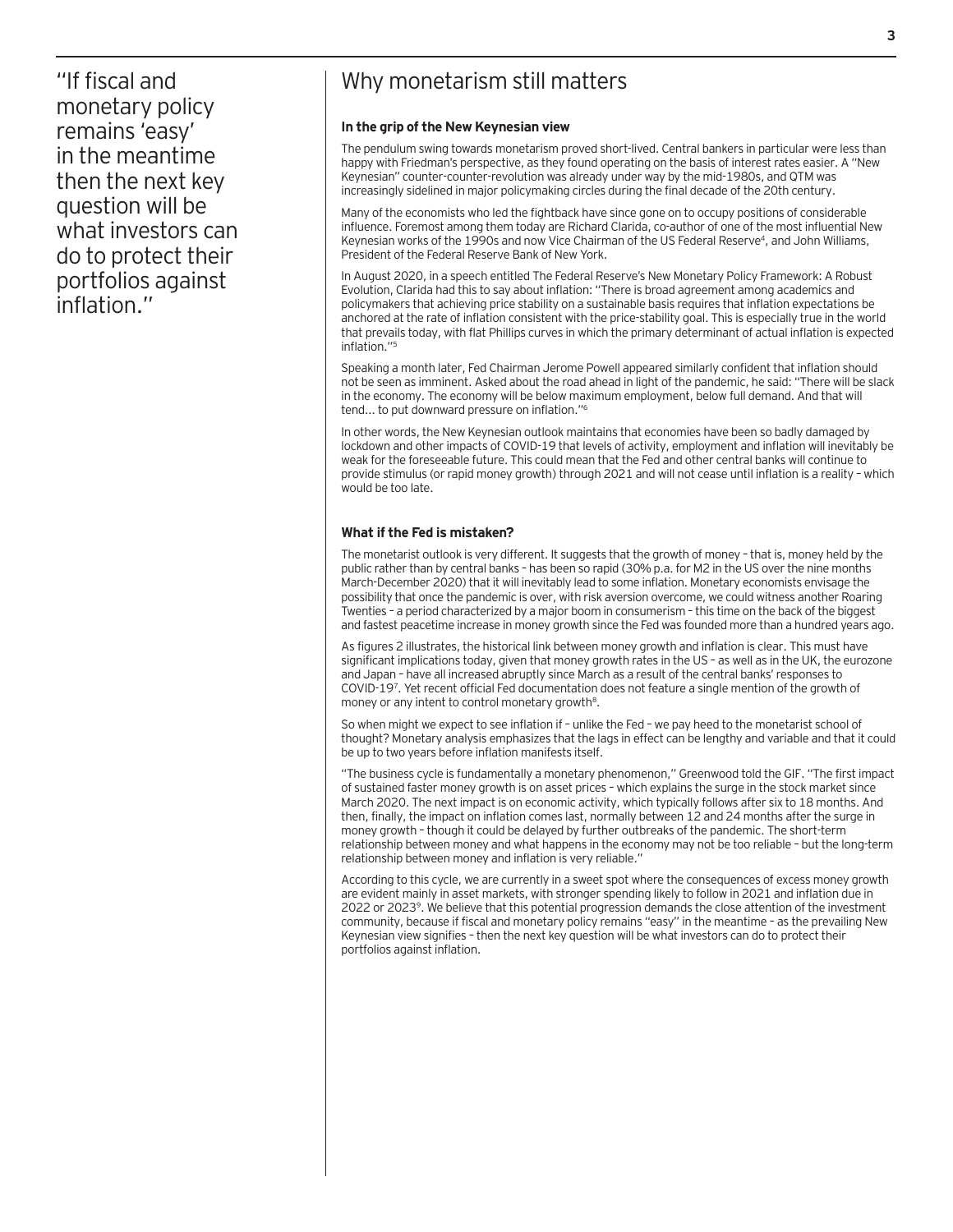#### **Figure 2: The relationship between money growth and inflation**

OECD\* Money Growth & Inflation (YoY change %, 1995-2017)



### A solutions-based approach to inflation protection

#### **The importance of a holistic view**

We know from our conversations with clients that many investors are increasingly conscious of the prospect of inflation. They are also aware of the risks that their portfolios could face if this prospect were to be realized.

We believe that the answer to this challenge lies in devising and implementing holistic strategies. These demand solutions-based thinking – an ability to understand how multiple assets can combine to meet the threats and opportunities to which an inflationary environment might give rise.

Some asset classes are routinely associated with inflation protection. Others are much less readily linked with the task. Even within each class there are assets that are more likely than others to help safeguard or even strengthen portfolios.

This means that a crucial objective for any farsighted investor is to identify an optimum mix. As discussed during our GIF, this could involve a broad range of assets – including real estate, infrastructure, commodities, equities and fixed income. Exposure might be determined through a sector lens or through a factor lens – with the latter helping demonstrate, for instance, which assets are most likely to provide portfolios with a defensive element<sup>10</sup>.

Below we summarize some key insights from our panel members, each of whom oversees Invesco's expertise in a particular asset class. Appropriately, this session was moderated by Duy Nguyen, CIO and Portfolio Manager of Invesco's Investment Solutions Development and Implementation team.

#### **Real assets**

Real estate and infrastructure are strongly associated with inflation protection. The simple reason for this is that rising prices are likely to increase construction costs and income levels needed to justify replacement of these assets over time. Yet a broad-brush approach to this asset class does not guarantee all-round success.

"It's important to think in terms of individual assets," Joe Rodriguez, CIO of Listed Real Assets, told the GIF. "It's not automatically the case that a particular property or infrastructure project will provide an inflation hedge, because some assets might be subject to locational, physical or some other form of obsolescence over time. So it's vital to know what you're doing – and what you're underwriting."

Those individual assets that are up to the task might help capture inflation over the short term or the long term. Some infrastructure projects – for example, airports and toll roads – can even have overt linkages to various inflation indices or at the very least considered during the feasibility of rate negotiations with government entities.

Long-term thinking remains key in this asset class, with environmental, social and governance (ESG) considerations playing an ever-greater role in investment decisions. "It's not just about what to hold today," Rodriguez told the GIF. "It's about the trends going forward. Long-term supply-and-demand conditions might not justify investing in a particular asset. Future cash flows from incorrectly underwritten assets might no longer be capable of producing satisfactory returns. We also have to consider our understanding regarding the impact of climate change on markets and locations around the world. At the end of the day, when investors contemplate potentially holding an investment for ten or twenty years, there are lots of factors that need to be taken into account."

With sector rotations and shorter time horizons also entering the reckoning for some investors, active management also has a part to play here. "Having an active manager navigate through the pluses and minuses of investment decisions in this space can be very helpful in navigating underlying risks," Rodriguez told the GIF. "We have a very positive story to share with investors in this regard."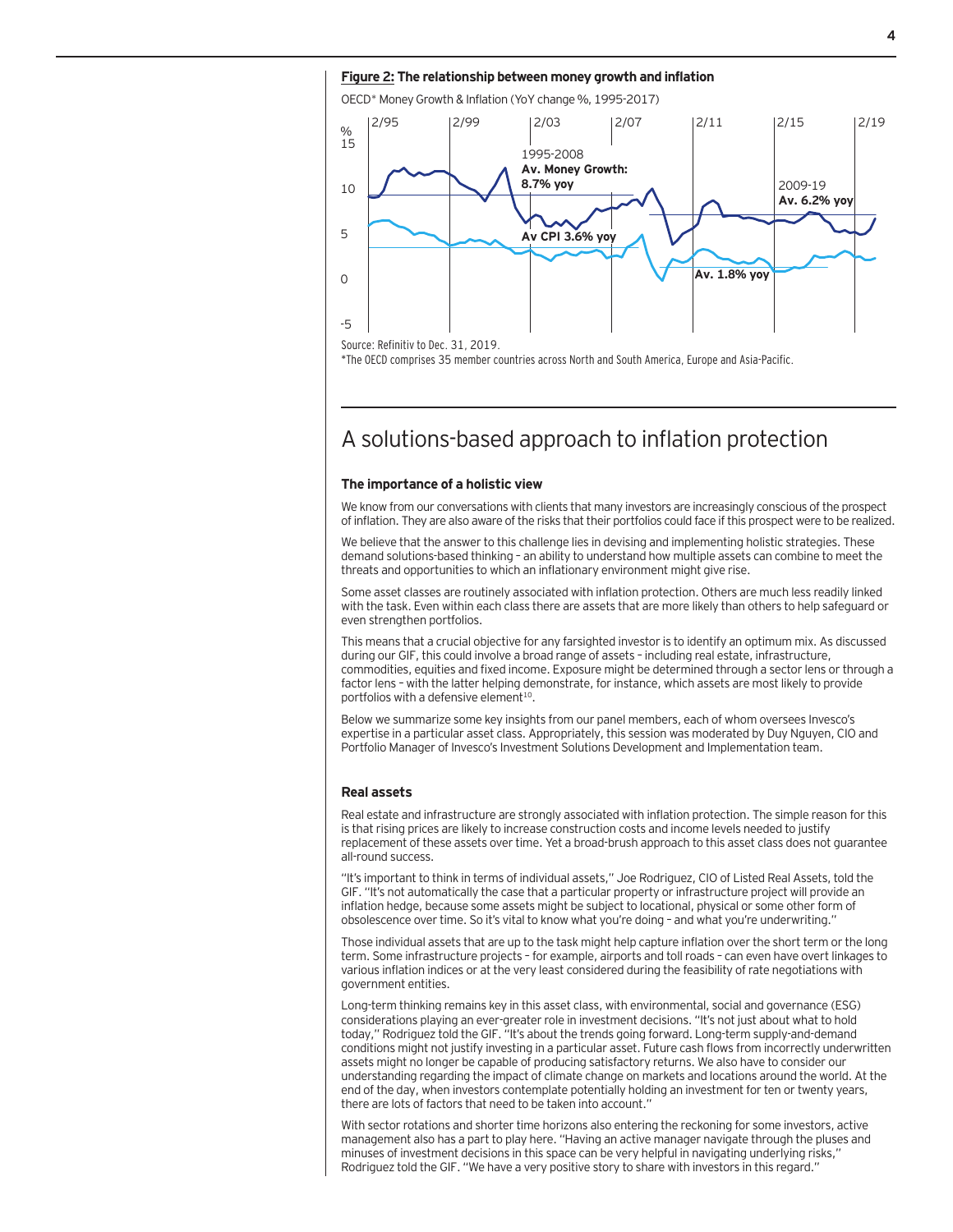"Holistic strategies demand an ability to understand how multiple assets can combine to meet the threats and opportunities to which an inflationary environment might give rise."

#### **Commodities**

Many investors turn to tangible assets in the face of inflation. Although their representation in the "basket" of goods has decreased somewhat in recent decades, some commodities are directly linked to the CPI.

"The overall correlation between commodities and the CPI has actually risen over the past 20 or 30 years," Scott Wolle, Head of Systematic and Factor Investing, told the GIF. "This implies there's a common factor – whether it's the impact of the dollar or monetary policy – that's driving both. In our view, commodities remain a very attractive way of capturing positive inflation surprises."

Commodities are notoriously cyclical, but their cycles tend to be extremely lengthy. Identifying a turning point – the beginning or end of a cycle – is therefore key. While it is possible to try to take a very long-term view, we believe that it is more sensible to make a series of shorter-term judgments and thereby allow the shorter term to gradually turn into the long term. With this aim in mind, a strategy that we think prudent is to analyze whether each asset is likely to rise or fall relative to cash on a monthly basis and then adjust allocations accordingly.

"Commodity indices aren't designed in a way that really emphasizes what drives returns," Wolle told the GIF, "so the way we approach the market is very benchmark-agnostic." It follows that active management is critical. "It's crucial with commodity futures," Wolle told the GIF. "One thing that makes this such an interesting niche is that how we think about success can be very different to how other market participants think about success. There's much more scope to derive performance from active management in an arena where everyone isn't pursuing exactly the same goal."

#### **Equities**

Many stocks have a decent chance of keeping pace with inflation – but not all. In light of the sheer size of the equities universe, this disparity is inevitable. Inflation will hurt some and help others. The crucial challenge, of course, is to distinguish between the two.

"Ultimately, it comes down to cashflows," Kevin Holt, CIO of US Value Equities, told the GIF. "That's the science here. We have to carry out the fundamental analysis, understand the balance sheets and think in terms of supply and demand."

One obvious rule of thumb for choosing inflation-defying equities is to identify those companies that are most easily and quickly able to pass rising costs on to their customers. Historically, materials and energy stocks have sometimes allowed investors to capture equity-like returns while retaining a commodity-like hedge. The technology sector, on the other hand, has tended to perform poorly amid rising inflation due to the higher discount rates used for discounted cash flow models, posing a particular headwind for higher growth companies.

Yet the axiom that past performance is not a guide to future performance could be markedly appropriate in these unprecedented times. "In a situation like the one we're in now, a once-in-a-hundred-years phenomenon, we have to be conservative," Holt told the GIF. "We don't want to bet the farm. We need to see who's going to get to the other side of this."

Here, too, long-term thinking enters the picture. Equities might generate slightly lower inflation-related beta over the short term than, say, commodities, but their status as cash-generating assets means that they could be more likely to deliver higher returns over an extended timeframe. "There are stocks that look excessively cheap to us right now," Holt told the GIF. "Inflation will probably be a catalyst for change, and if we do get it then we should see good upside in several areas."

#### **Fixed income**

Inflation is usually seen as a blow to investments in fixed income, as it often causes interest rates to go up – which in turn causes bond values to go down. Yet this difficulty may be overcome through investments in inflation-indexed instruments, of which Treasury Inflation-Protected Securities (TIPS) are perhaps the most popular in the US.

"The broad market in fixed income is obviously very susceptible to inflation," Rob Waldner, Chief Strategist and Head of Global Macro Research, told the GIF. "You're receiving a fixed coupon over an extended period of time, and that coupon will be devalued going forward if inflation picks up. But TIPS allow you to lock in a return relative to inflation for the duration of a security when you buy it, which can make them a very effective investment tool."

As with any asset, TIPS are better suited to some investment goals than others – especially in light of the current low-interest-rate environment and what this means for real yields. They might not meet every investor's objectives. But their ability to help protect against inflation cannot be disputed – and they can be particularly beneficial if inflation rises unexpectedly and sharply.

The fixed-income space is also home to some assets that can perform better in an inflationary environment than in a stable one. One example is bank loans, which are private debt obligations issued by companies – often in the course of leveraged buyouts, mergers or acquisitions. Bank loans aim to combine high income with short duration and use a floating rate to help protect against interest-rate increases. "These are specialized areas that can be very useful from an asset-allocation perspective," Waldner told the GIF.

While seldom an issue with assets such as TIPS, active management is essential for bank loans and other "alternative" vehicles in the fixed-income arena. Some are non-investment-grade assets, so risk mitigation is a priority in terms of underwriting and management. "You need to understand the firm you're dealing with, the structure and the underlying assets that support it," Waldner told the GIF. "All of that is highly conducive to active management."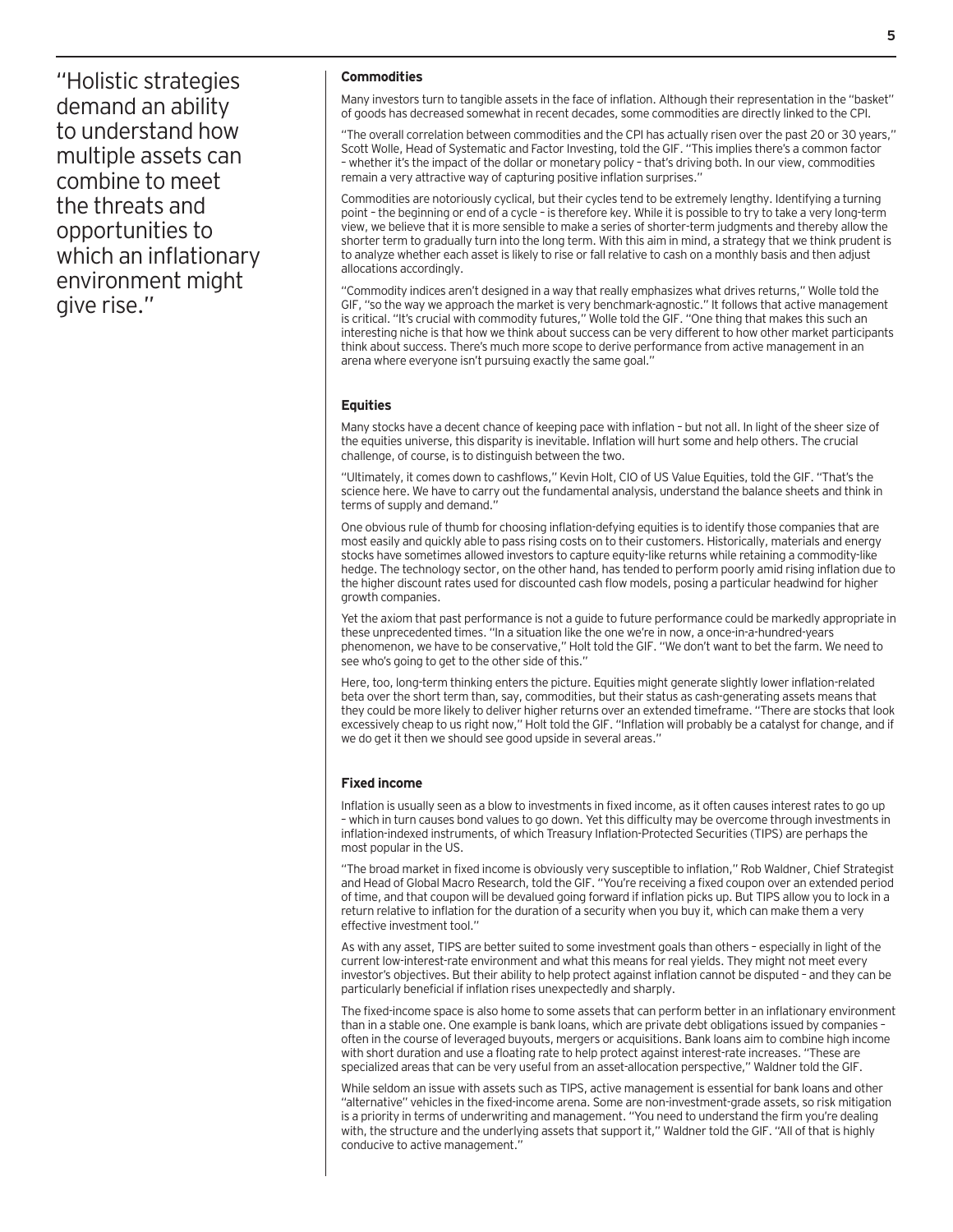### Contact us

To learn more about how a solutions-based approach could help protect your portfolio from inflation, please contact your Invesco representative.

- 1 This argument was most famously framed in Keynes' General Theory of Employment, Interest and Money, first published in 1936.
- 2 Friedman's most influential texts in this arena included A Monetary History of the United States (1963), The Counter-Revolution in Monetary Theory (1970) and Studies in the Quantity Theory of Money (1973). Further publications emanating from the University of Chicago and the Federal Reserve Bank of St Louis also helped drive the shift back to QTM.
- 3 Named after its inventor, New Zealand economist William Phillips, the Phillips curve describes an inverse relationship between rates of unemployment and corresponding rates of wage rises within an economy.
- 4 With Jordi Gali and Mark Gertler, Clarida co-authored The Science of Monetary Policy: A New Keynesian Perspective, published in the Journal of Economic Literature in 1999.
- 5 Clarida delivered this speech via a webcast at the Peterson Institute for International Economics, Washington, on 31 August 2020.
- 6 Powell offered these remarks in response to a question from CNBC's Steve Liesman at a press conference in September 2020. See Federal Reserve: Full Transcript of Chair Powell's Press Conference, September 16 2020.
- 7 Money growth has risen by 11.8% in the UK, 9.3% in the eurozone and 7.9% in Japan during the same period, with the response to the pandemic accounting for the lion's share of the increase in each instance. (Calculations based on data from Macrobond, US Federal Reserve, Bank of England, European Central Bank, Bank of Japan and Invesco.)
- 8 Greenwood searched around a year's worth of Fed documents, to no avail.
- 9 Based on Invesco calculations; for illustrative purposes only.
- 10 An example of this kind of thinking is a collective trust that Invesco recently devised for a leading US manufacturer and employer. Broadly focused on inflation, the trust combines component strategies investing in real assets, commodities, equities and fixed income.